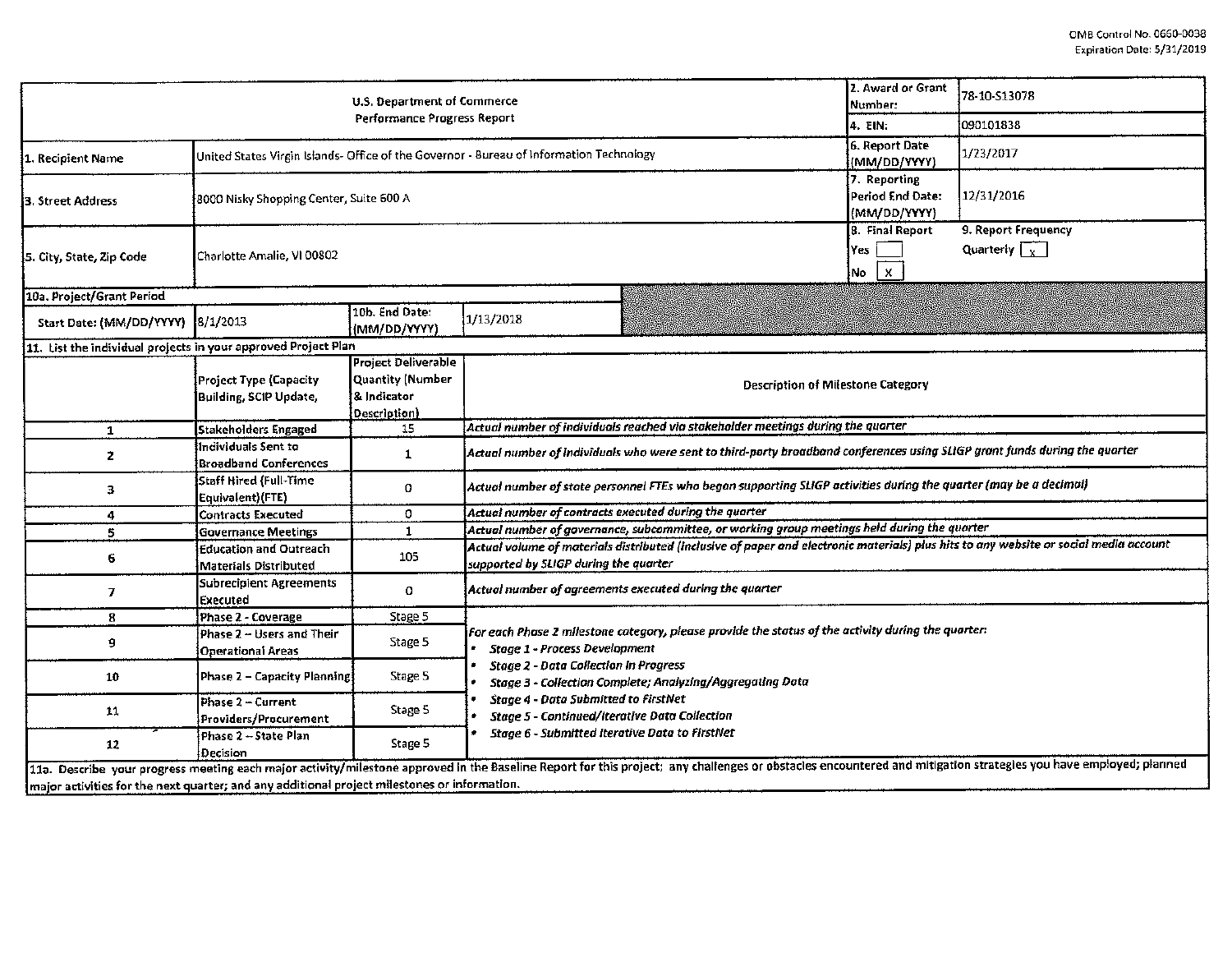Milestone Activities: Khanisa Figaro attend in-person Fall SPOC meeting in Phoenix, Arizona, November 16 & 17. - FirstNetVI collaborated an a Video Surveillance System assessment project that involves public safety stakeholders from both the public and private sectors. - Distributed FirstNetVI Newsletter to aver 100 stakeholders. Other activities: - Participated in monthly FirstNet Regional Meetings. - Participated in SLIGP Quarterly Meetings. - Director Riddick received briefings on SLIGP, First Net and the SCIP from a the respective agency representatives. Planned Major activities for next quarter: - Expand governance body to include non-profit organizations, as well as other public safety agencies. - Schedule a minimum of three (3) Education and Outreach events. - Host State Plan advisory group meeting. - Schedule Executuve Consultation meeting . . Submit official request for additional funding through the NTIA. 11b. If the project team anticipates requesting any changes to the approved Baseline Report in the next quarter, describe those below. Note that any substantive changes to the Baseline Report must be approved by the Department of Commerce before implementation. No additional request for change is anticipated at this time. A revised baseline/expenditure plan was submitted to the SLIGP team in quarter ending 6/30/2015. llc. Provide any other information that would be useful to NTlA as it assesses this prolect's progress. One Governance meeting was held this quarter. Utilizing the Initiative Working Group (IWG) remains a major focus for our First Net outreach efforts. FirstNetVI is focused on preparations for the second round of consultations. Ud. Describe any success stories or best practices you have identified. Please be as specific as possible. Maintaining relationships with established stakeholders and providing periodic updates on project efforts. Engaging stakeholders to take lead roles in IWG has been helpful to the success of our local efforts. 12. Personnel 12a. If the project is not fully staffed, describe how any lack of staffing may impact the project's time line and when the project will be fully staffed. The 2015 grant extension coupled with the modified budget has revealed that budgetary constraints that are significantly impacting the projects progress. Financial assessment conducted in December 2016 revealed that SUGP funds for personnel services and fringes will be exhausted by late July 2016. Consideration for any available funding is being requested of NTIA in order to fulfill our staffing requirement throughout the term of the performance period. 12b. Staffing Table - *Please include all staff that have contributed time* to *the project. Please do not remow individuals from this tob/e.*  Job Title **FTE%** FTE% FTEX Change Project (s) Assigned Change Change Change Change Change Change Program Manager 1 0 0 Program Management of SLIGP Grant as delineated above in 12a Resigned January 2016 Program Manager 2 100 100 Program Management of SLIGP Grant as delineated above in 12a No Change No Change مة المستوى بن المستوى بن المستوى بن المستوى بن المستوى بن المستوى بن المستوى بن المستوى بن المستوى بن المستوى ب<br>Hasina Harris is BIT's new financial management for SLIGP grant (unfunded) with a sof May 2016. Mrs. Harris w Provide financial management for SLIGP grant (unfunded) Financial Manager 0 support for SLIGP. Angelo Riddick has been appointed BIT's Provide SUGP grant (unfunded) Director/CID as of November 2016, and was officially designated as SPOC by the

SPOC Governor.